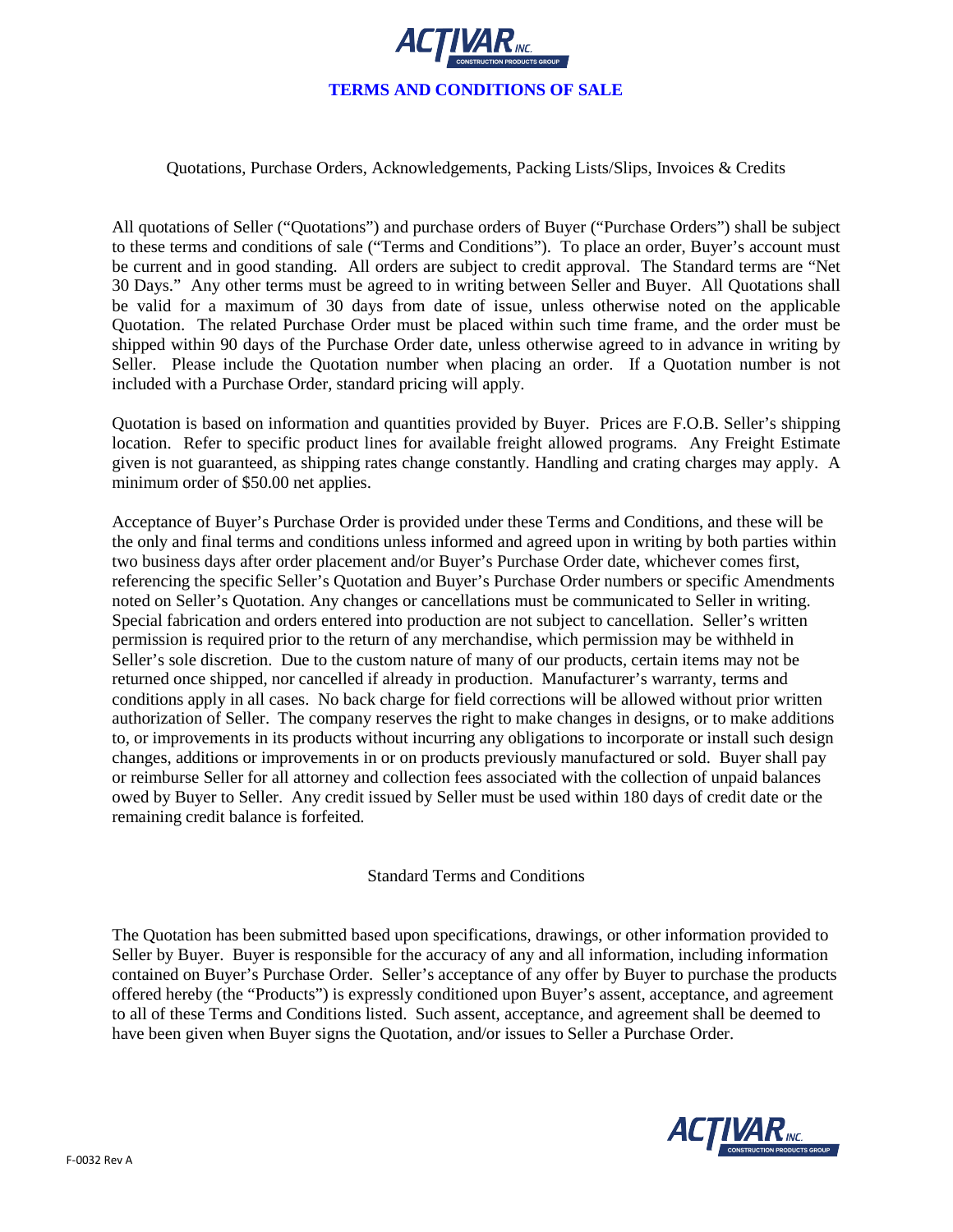

# **TERMS AND CONDITIONS OF SALE**

Furthermore, any Quotation together with these Terms and Conditions, the specifications, drawings and other information provided to Seller and the provisions of the Purchase Order that Seller accepts, if any which need to be specifically agreed upon in writing, constitute the complete agreement between Seller and Buyer (the "Contract") and supersedes all previous communications, representations or agreements either oral or written between the parties hereto with respect to the subject matter of this Contract. Any additional or different material in nature and description, or terms in Buyer's letters, forms, invoices, or

other documents are hereby deemed to be material alterations and notice of objection to them is hereby given. If Seller's Quotation includes a Quotation number and revision, Buyer should refer to those numbers in the Purchase Order. If Buyer provides Seller with a Purchase Order number, Seller will use that number on all packing lists and invoices.

Purchase Orders calling for delivery of the Products after 90 days from the date of such Purchase Order will be invoiced at prices current at time of shipment unless otherwise agreed in writing by Seller at the time of purchase order. Seller assumes no risk of and shall not be liable for any loss or damage arising from delay in delivery due to acts of regulations or any government, manufacturing or unforeseen contingencies, or any other cause beyond the control of Seller at Seller's plant or elsewhere. Seller shall not be liable for any loss or incidental, special or consequential damages caused by delay in furnishing the Products contemplated by this Quotation or any other performance under or pursuant to the Contract and such delay shall not be considered a default under the Contract. Seller reserves the right to invoice Buyer for any or all finished Products ready for shipment, when held at Buyer's request or because of any other reasons beyond Seller's control. Buyer may cancel its order only with the prior written consent of Seller and upon terms that will indemnify Seller from any loss, damage and expense arising from such cancellation.

# Use, Delivery and Installation

Buyer shall use the Products in a careful and proper manner. Buyer shall comply with any and all federal, state, or other applicable laws and ordinances relating to use and /or operation of equipment in connection with its use of the Products. Unless otherwise provided for in the Quotation, the Products will be shipped F.O.B. Seller's designated shipping point and risk of loss shall pass to Buyer upon delivery of the Products to a common carrier at such designated shipping point. Delivery is subject to Federal and State laws and regulations. Bills-of-lading will be enclosed with Products shipped or mailed to the "ship to" address specified in the Purchase Order. Packing lists will be enclosed with the Products being shipped. Buyer is responsible for inspection of the Products. Buyer hereby waives any claim or defense based on the quality of the Products, any other nonconformity of the Products (i.e., shortage in delivery) or errors in shipment unless Buyer notifies either Seller or the freight company, as the case may be, of such alleged nonconformity within two (2) business days of delivery and holds such Products subject to Seller's inspection. It is the sole responsibility of the Buyer to inspect and report damaged or lost merchandise to the delivering carrier at the time of delivery.

#### Returns

No merchandise may be returned for credit without a Returned Goods Authorization. A 50% handling and restocking fee will be assessed for material returned in usable condition. Buyer is responsible for freight costs incurred to return the merchandise. Any product returned freight collect will be rejected.

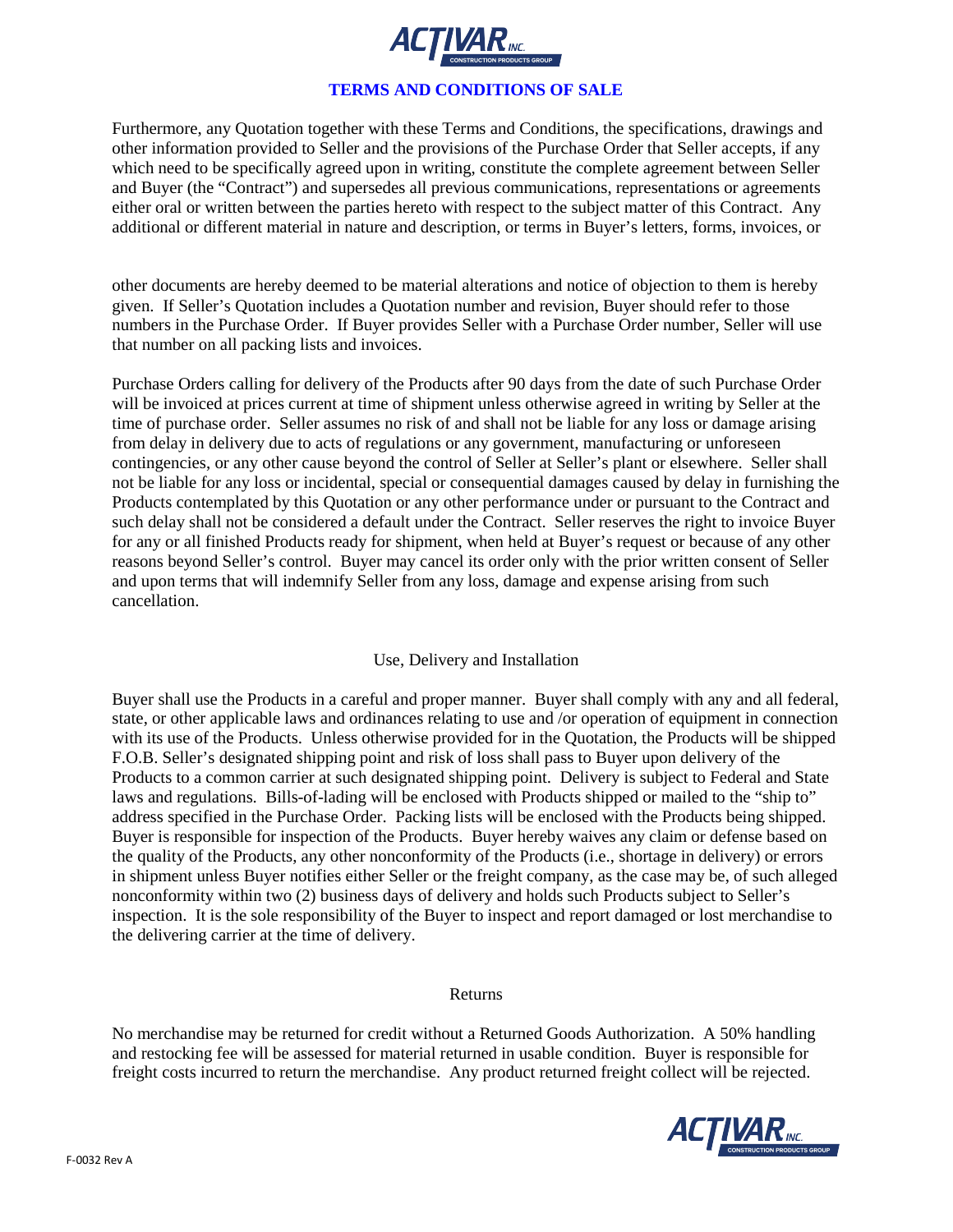

# **TERMS AND CONDITIONS OF SALE**

Due to the custom design and specifications for many of our products, certain materials are not subject to return.

## Confidentiality

Seller understands that Buyer may have provided to Seller information necessary for Seller to submit this Quotation which Buyer considers to be proprietary or confidential, the public disclosure of which would place Buyer at a competitive disadvantage. To the extent that Buyer has marked any such information as "CONFIDENTIAL", Seller will maintain the confidentiality of such information in the same manner as Seller maintains its own confidential information.

### Disclaimer of Warranty and Limitation of Remedies

Seller warrants that the Products will be in conformity with the specifications of the Quotation and Purchase Order and will be free from all defects in material or workmanship which materially impair the performance of the Products, when used under proper and normal use. Refer to specific product lines for warranty information. The effects of normal wear and tear do not constitute a defect for purposes of this warranty. This warranty is provided by Seller solely to the original Buyer of the Products and applies to Products manufactured by Seller, if any, as well as any warranties provided by Seller's suppliers. The foregoing express warranties are the sole exclusive and entire warranties pertaining to the Products and are in lieu of and exclude all other warranties, whether express, implied or arising by operation of law, trade usage or course of dealing, including without limitation, any warranties of merchantability or fitness for a particular purpose. All other warranties are hereby disclaimed and excluded by Seller. No statement or recommendation made or assistance given by Seller to Buyer in connection with the use of any Products by Buyer shall constitute a waiver by Seller.

Buyer's sole and exclusive remedy for any breach of warranty and seller's liability under this warranty is expressly limited, in Seller's discretion, to replacing or repairing the products, or parts or components with respect to the products, agreed in writing by Seller to be defective within the warranty period. Seller will not be obligated at any time, however, to make repairs or replacements resulting from catastrophe, Buyer's negligence or improper use of the Products, as deemed by Seller, or any causes external to the Products (such as, but not limited to, power failures or surges.) Notwithstanding any other provision of the Contract or applicable law, Seller's maximum liability arising out of or relating to the Contract shall not exceed the value of the defective Products, parts or components such value to be determined on the date that such Products, parts or components are agreed in writing by Seller to be defective. Any and all warranty claims of Buyer must be made in writing within 30 days of the alleged defect, or they shall be deemed waived. Buyer shall pay all costs incurred in returning to Seller any Products agreed in writing by Seller to be defective. In no event shall Seller be subject to any other or future liability, including special, incidental, or consequential damage, even if Seller shall have been advised of the possibility of such potential loss or damage to Buyer.

# Casting & Tooling

All castings Quotations are based on Buyer accepting up to 10% nominal overruns or underruns on each individual item, such variations in yields being incidental to the process, unless otherwise specified.

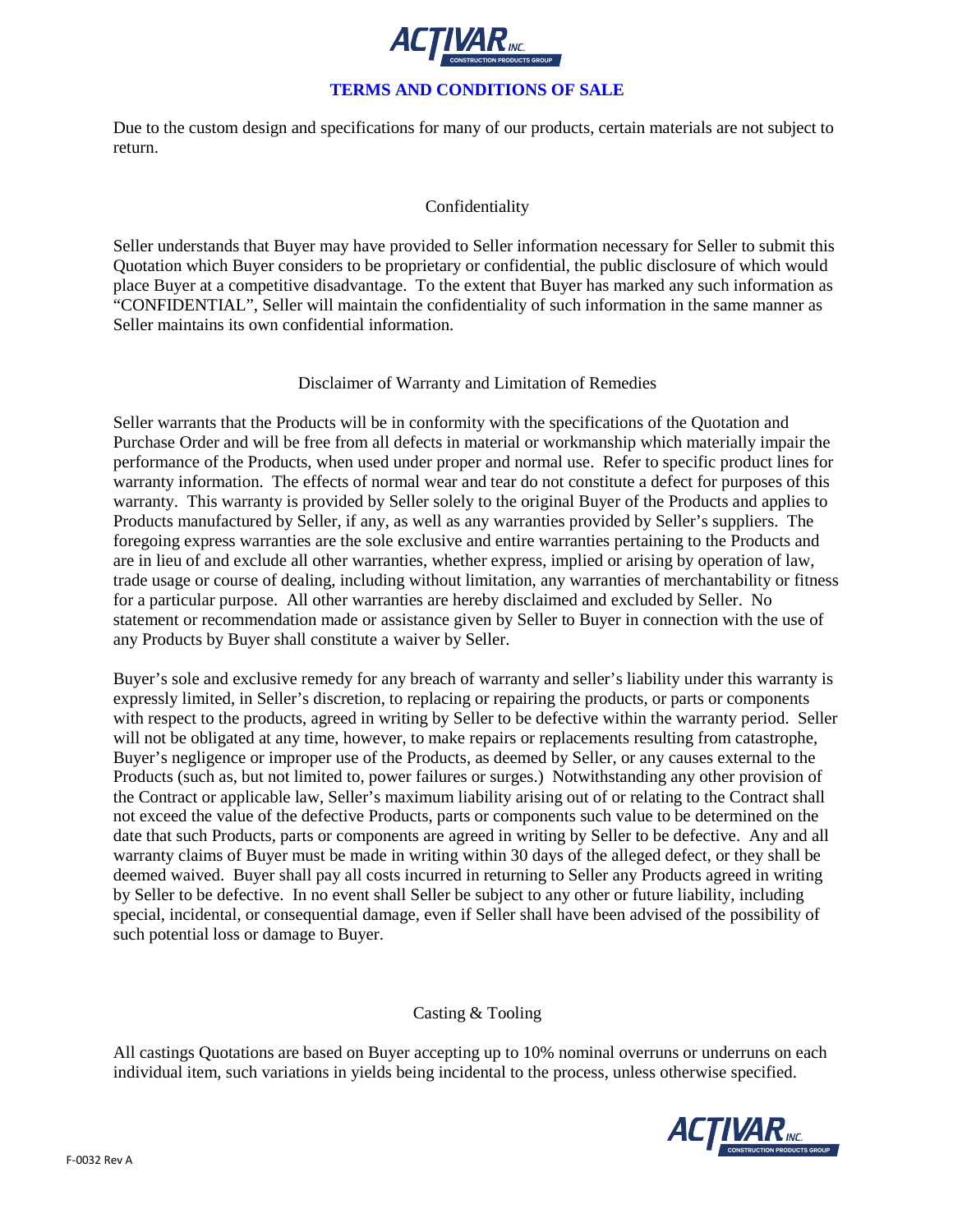

Casting samples from new dies will be submitted for approval to Buyer by Seller before proceeding with production. When conflicting models and prints are submitted by Buyer in connection with any Quotation, prints will be followed. Castings made in accordance with approved samples will be considered as complying with Buyer's specifications. If Buyer requests production prior to sample approval, Buyer will be responsible for the costs of such prior production. Castings will be furnished subject to commercial variations incident to the investment casting process but without machining, testing or heat treatment unless otherwise agreed to in writing. The alloys specified in this Quotation will be used and are approved by Buyer unless otherwise instructed in writing. Tooling will be charged to Buyer and becomes Buyer's property, but will remain in Seller's possession and control for exclusive use for

manufacture of Buyer's Products. Should it become necessary or desirable for Buyer to remove any tooling, such tooling will be forwarded to a location designated by Buyer at Buyer's expense. In addition, at any time, Seller may forward tooling to Buyer at Buyer's expense. Buyer is responsible to carry those forms of insurance that will adequately cover the cost of tooling in Seller's possession. Seller will manufacture to Buyer's drawings, prints and specifications. If Buyer's performance requirements cannot be met using the provided sample drawings, prints and specifications, Seller reserves the right to charge for engineering changes and testing to meet Buyer's performance requirements. Seller does not warrant that any documentation or test information that it may provide regarding its Products will be in a form that is useable or sufficient for Buyer's compliance with any particular government regulation, permit requirement, or code or ordinance provision. Seller assumes no responsibility for particular uses to which such documentation or test information may be put by Buyer, unless such documentation and test information are clearly specified, reviewed, and approved by Buyer in advance of placing an order.

### Sales Tax

Buyer shall pay any taxes or charges of any nature that may be required to be paid or collected under any existing or future law upon or applicable to the sale, purchase, manufacture, processing, transportation, delivery, use or consumption of any of the Products, whether levied or assessed against Seller, Buyer or the Products. Sales tax exemption certificates are required to be provided by Buyer. If Buyer provides Seller with a sales tax exemption certificate that is subsequently determined to be invalid, or if Seller fails to collect all applicable taxes or charges upon Buyer's purchase, Buyer will pay to Seller the amounts Seller is required to collect from Buyer.

#### Invoices and Charges

All payments not made when due are subject to a service charge of the lesser of the maximum rate allowed by law or 1.5% per month, computed on the number of days actually elapsed in a 360-day year. Buyer agrees to pay any and all court costs and legal and collection fees for Buyer's failure to timely pay or for any other breach of this Contract by Buyer in the event Buyer's account is placed for collection. Buyer grants to Seller a security interest in the Products supplied to Buyer under the Contract until the full purchase price is paid. At Seller's request, Buyer will execute one or more financing statements pursuant to the Uniform Commercial Code ("UCC") in form satisfactory to Seller or other documents reasonably requested by Seller to protect Seller's security interest in the Products. Buyer agrees that Seller may, in Seller's discretion, file one or more financing statements pursuant to the UCC and further